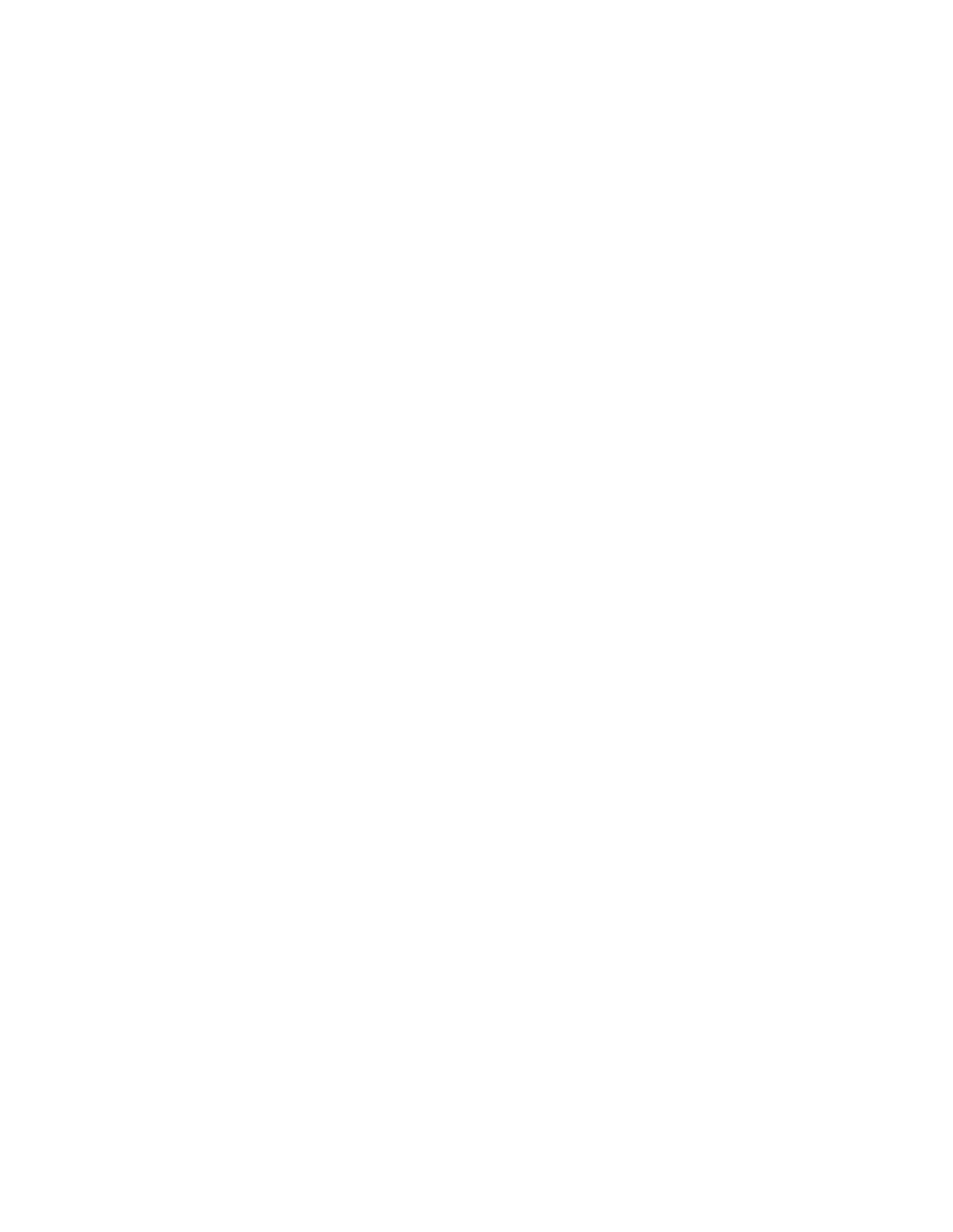

# **Instructions for Schedule PA-19**

PA-19 IN (EX) 11-20 PA-19 IN (EX) 11-20

### **WHAT'S NEW**

The instructions for PA Schedule 19 have been updated to follow the department's standard formatting and branding. Additional section headings and instructions for Purpose of the Schedule, Recording Dollar Amounts, Who Must Complete, Definitions and Examples have been added while various other areas of the instructions and form have been revised or reorganized to provide additional information or clarity to the form and instructions.

# **GENERAL INFORMATION**

#### **PURPOSE OF SCHEDULE**

PA Schedule 19 is used to determine if the gain on the sale of a principal residence meets the specific requirements to be excluded from taxable income on the PA-40, Personal Income Tax Return. Per Act 45 of 1998, the entire gain may be excluded, when applicable, as Pennsylvania does not follow the federal gain limits. PA Schedule 19 is also used to calculate the amount of taxable gain on the sale of a principal residence that does not meet the requirements or when the seller used the property at any time during the ownership period as business property. PA Schedule 19 may also be used to determine the amount of gain from the sale of a principal residence to include on Line 8, of Section III of PA-40 Schedule SP, Special Tax Forgiveness, or to include the amount of any gain or loss from the sale of a principal residence in Line 8 of the PA-1000, Property Tax or Rent Rebate Claim Form.

# **RECORDING DOLLAR AMOUNTS**

Show money amounts in whole-dollars only. Eliminate any amount less than \$0.50 and increase any amount that is \$0.50 or more to the next highest dollar.

# **WHO MUST COMPLETE**

PA Schedule 19 must be completed and included with the PA-40, Personal Income Tax Return, when a sale of a principal residence does not meet the requirements for exclusion or when the Additional Limitations apply. PA Schedule 19 must also be completed and included with the PA-40 if part or all of the residence was used for a business purpose. PA Schedule 19 should be completed, but is not required to be included, with a PA-40 return when all the Requirements for Exclusion of Gain as described later are met for exclusion of 100% of the gain. All taxpayers should complete the Residential Use Questions to determine if PA Schedule 19 must be completed and included with their return.

# **GENERAL INSTRUCTIONS**

#### **REQUIREMENTS FOR EXCLUSION OF GAIN**

In order for the gain to be excluded, a taxpayer must meet each of the following four requirements:

- 1. **Date of Disposition.** The date of disposition of the principal residence must be after Dec. 31, 1997.
- 2. **Use.** The taxpayer used or had use of the residence as the principal residence for a total of at least two years during the five-year period preceding the date of disposition. Refer to Examples 1 and 2 in the EXAMPLES section of the instructions for additional information.
- 3. **Ownership.** The taxpayer owned or had owned the residence as a principal residence for a total of at least two years during the five-year period preceding the date of disposition. Refer to Examples 3 and 4 in the EXAMPLES section of the instructions for additional information.
- 4. **Prior Disposition.** The taxpayer did not sell another principal residence during the two years preceding the date of disposition. Refer to Examples 5 and 6 in the EXAMPLES section of the instructions for additional information.

**IMPORTANT:** The requirements for this exclusion apply individually. This means that married taxpayers reporting the sale of their principal residence on separate PA tax returns must individually meet all the requirements to qualify for this exclusion. If only one spouse meets all the requirements, the other spouse must pay tax on his or her share of the gain on his or her separate PA tax return. However, if married taxpayers report the sale of their principal residence on a joint PA tax return, only one spouse must meet the requirements. If unmarried joint owners sell a principal residence, each owner must meet the requirements separately.

**NOTE:** The taxpayer does not have to meet the use and ownership requirements simultaneously. However, the taxpayer must meet both during the five-year period preceding the date of the sale. A taxpayer may lease a property as a personal residence for one year and then purchase the residence. The taxpayer then lived in the residence for only one of the next four years. The taxpayer still qualifies for the exclusion. The taxpayer lived in the residence for a total of two years, one as renter and one as the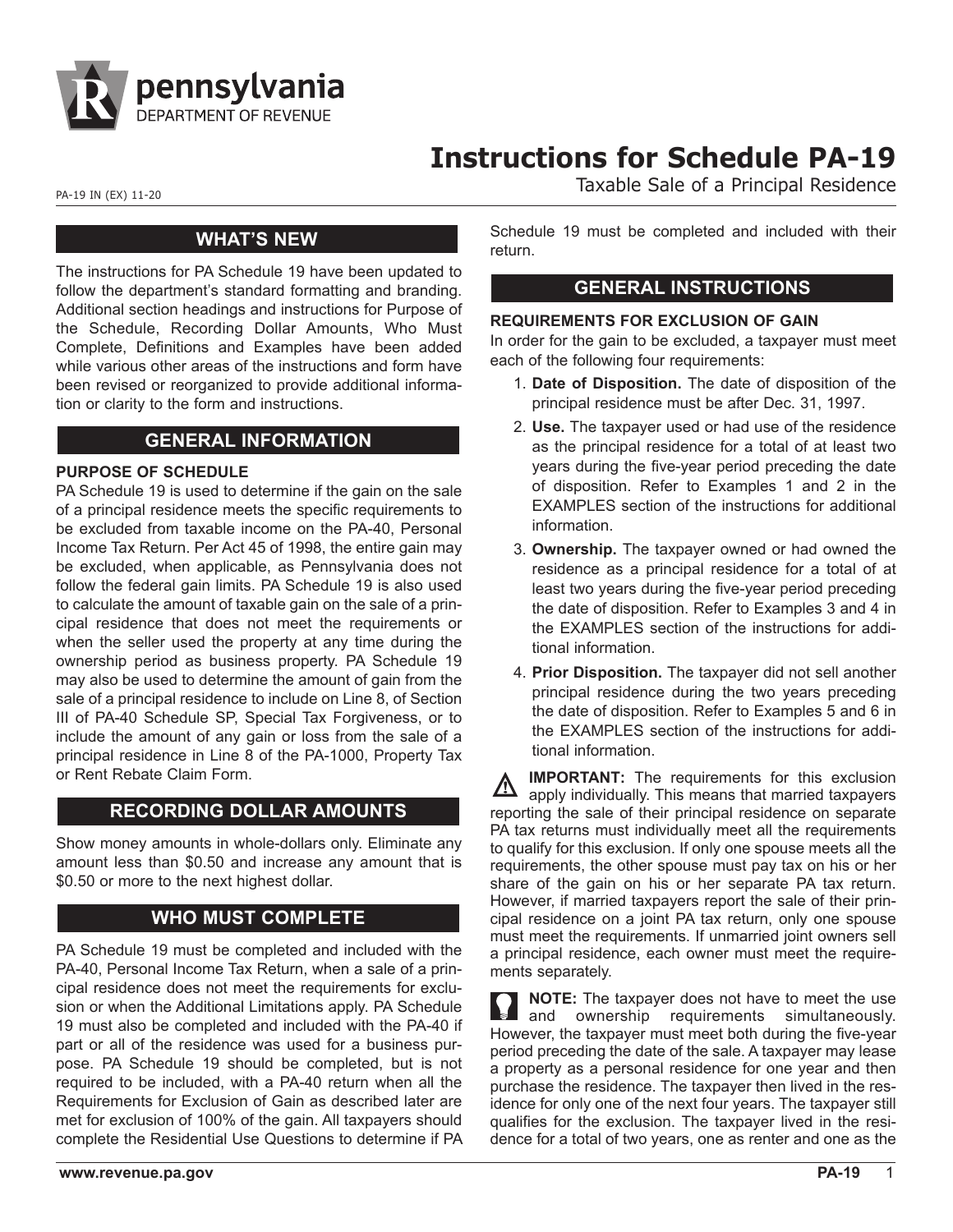owner, and owned the residence for the last four years before the sale.

#### **EXCEPTIONS**

#### **Unforeseen Circumstances**

A sale of a second principal residence is not disqualifying if the sale is due to an unforeseen change in employment, health, or severe financial hardship. An unforeseen change is one caused by an accident, illness, loss of property, casualty or other unexpected event beyond the control of the taxpayer. Refer to Example 7 in the EXAMPLES section of the instructions for additional information.

#### **ADDITIONAL LIMITATIONS**

#### **Current or Previous Business Use**

No portion of a principal residence that was leased or used for business purposes with the intention to realize a profit, and was subject to the allowance for depreciation during the taxpayer's holding period, qualifies for the exclusion. For example, a taxpayer who claimed and received allowable office-at-home expenses, including depreciation, may not exclude the gain on that portion of the principal residence. This applies even if the taxpayer stopped claiming office-at-home expenses. If current or previous business use, a taxpayer must complete Section I of PA Schedule 19 to determine the residential use percentage.

#### **Deceased Taxpayer Sale**

The authorized representative of a decedent may claim this exclusion on the final PA tax return of an otherwise qualifying decedent, only if the decedent entered into the sales agreement before death. The decedent's estate or trust may not exclude the gain from the sale of the decedent's principal residence.

#### **Mixed Use Property**

If a taxpayer sells property that he or she used partly as a principal residence and partly for business, commercial, industrial, rental, investment, or other nonresidential purposes, then:

- 1. The taxpayer determines the gain separately on the portion of the property used for residential purposes and the portion of the property used for other purposes; and
- 2. The gain attributable to the property used for nonresidential purposes does not qualify for the gain exclusion. The taxpayer must report the gain or loss on PA Schedule D.

Such mixed-use property includes, but is not limited to, a sole proprietor's residence above his retail store; a duplex where the owner rents one unit and lives in the other; and an office or licensed childcare facility located within a residence. Mixed use also includes property where the land surrounding the residence is more than the taxpayer reasonably needs for a residence. The land surrounding a farmhouse that the taxpayer uses for commercial agriculture, livestock breeding, or dairy purposes is not necessary for residential purposes. If current or previous mixed use, a

taxpayer must complete the Section I of PA Schedule 19 to determine residential use percentage.

#### **More Than One Home**

The residence that the taxpayer physically occupied and personally used the most during the five years preceding the sale is the principal residence. Moving furniture and personal belongings into a residence does not qualify as use. Even if the taxpayer's family physically occupied the residence, it is not the taxpayer's principal residence if he or she did not occupy and use it. Refer to Example 8 in the EXAMPLES section of the instructions for additional information.

### **DEFINITIONS**

### **BUSINESS PURPOSE**

Business purpose includes, but is not limited to, whenever part or all of the property was used at any time during the seller's ownership period as a home office, storage area for business related property, store front, rental property, industrial, commercial, investment or any other nonresidential purpose. Property used for business purposes may have had related income and/or expenses reported and deducted on PA-40 Schedule C, Profit or Loss from Business or Profession, PA-40 Schedule UE, Allowable Employee Business Expenses, PA-40 Schedule F, Farm Income and Expenses, or PA-40 Schedule E, Rents and Royalty Income (Loss), during the ownership period.

### **DATE OF DISPOSITION**

The date of disposition is the date the buyer accepts the deed and title passes from the seller to the buyer, usually the date of settlement. If the seller postpones the delivery of the deed, the date of disposition is the date when possession and the burdens and benefits of ownership pass from the seller to the buyer. For a condemnation, the date of disposition is the date when the taxpayer receives the condemnation proceeds. For destruction or casualty loss, the date of disposition is the date when the taxpayer receives the casualty insurance proceeds or damages.

#### **DISPOSITION**

A disposition includes a sale, exchange, taking by eminent domain, destruction, foreclosure or other disposition of property giving rise to a taxable gain.

#### **INCIDENTAL RENTAL**

Incidental rental refers the rental period related to the sale of a home where the buyer or the seller occupy the home for a short period of time immediately before or after the date of disposition. It does not refer to circumstances where a buyer enters a rent-to-own contract prior to the actual purchase of a residence or where a property is rented out until sold.

#### **PRINCIPAL RESIDENCE**

The residence that the taxpayer physically occupied and personally used the most during the five years preceding the sale is the principal residence. Moving furniture and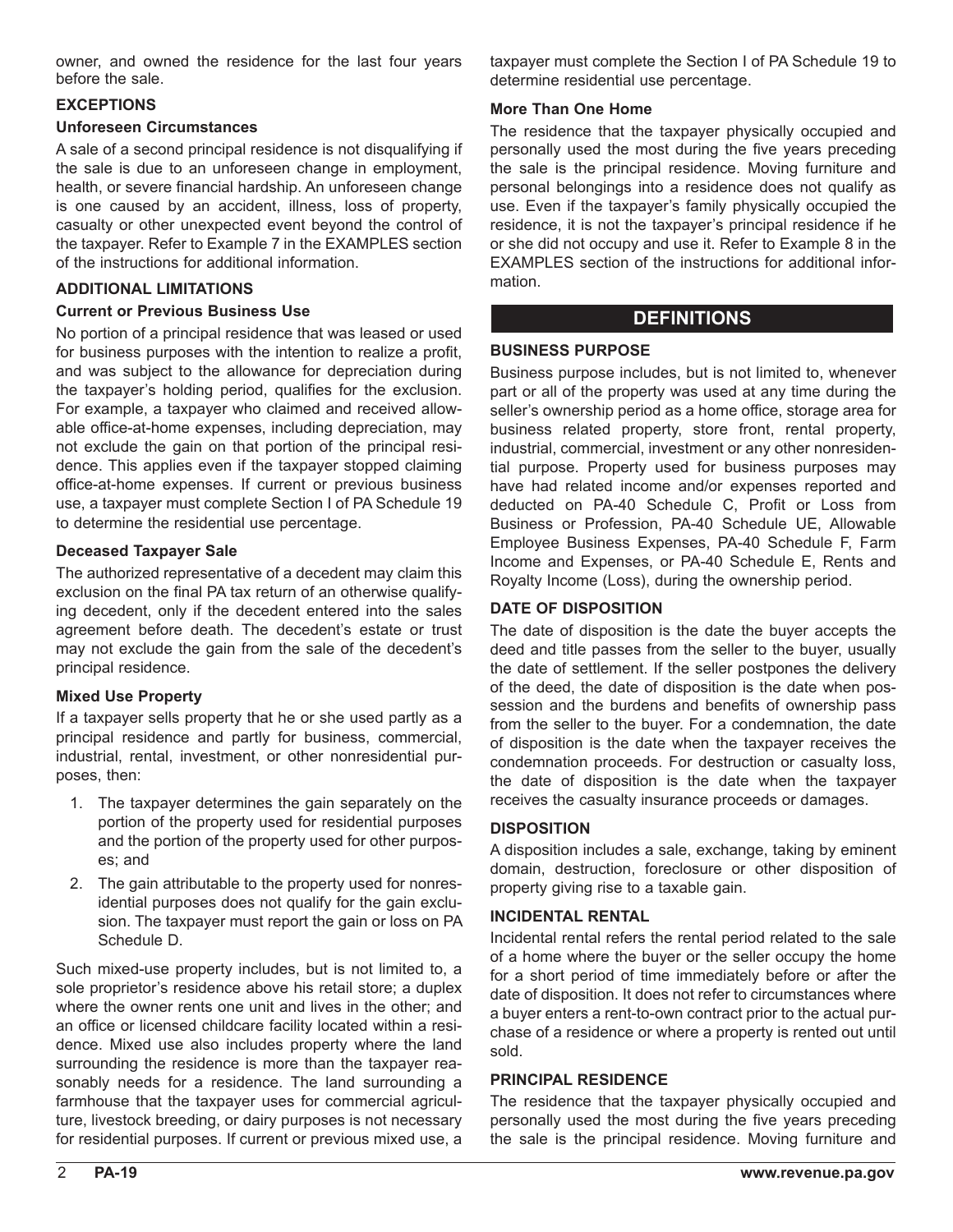personal belongings into a residence does not qualify as use. Even if the taxpayer's family physically occupied the residence, it is not the taxpayer's principal residence if he or she did not occupy and use it.

#### **RESIDENCE**

A residence is a house, lodging, or other place of habitation, including a trailer or condominium, that has independent or self-contained cooking, sleeping and sanitation facilities that the taxpayer physically occupied and used for residential purposes at some time during the past five years.

A residence is not a property that the taxpayer:

- Does not occupy; or
- Uses only on a sporadic and transient basis; or
- Uses only for a definite and promptly accomplishable purpose.

#### **USE**

Use refers to consistent, continual occupancy by the taxpayer for residential purposes. In determining whether a residence was occupied and used for residential purposes, disregard absences of less than ninety consecutive days if the property is not made available for rent during the absence. Absences of any length are also not required to be considered if the taxpayer is in a hospital, nursing home, or a personal care facility, and the residence is not made available for rent during the absence.

# **SCHEDULE INSTRUCTIONS**

### IDENTIFICATION INFORMATION

#### **NAME(S)**

Enter the taxpayer's name as shown on the PA-40. Include both the taxpayer and spouse's names if filing a joint return.

#### **ADDRESS**

Enter the address of the residence being sold in the appropriate spaces.

#### **PRIMARY TAXPAYER'S SOCIAL SECURITY NUMBER**

Enter the Social Security number (SSN) of the primary taxpayer (name shown first on the PA-40, Personal Income Tax Return).

### **SPOUSE'S SOCIAL SECURITY NUMBER**

Enter the spouse's SSN if filing a joint return.

# LINE INSTRUCTIONS

### SECTION I

#### **RESIDENTIAL USE QUESTIONS**

Answer all of the questions as noted in Section I of PA Schedule 19. If the taxpayer meets all the requirements for the exclusion of the gain on the sale of a principal residence but the property was used for residential and other purposes, Questions 5 and 6 must be answered, If the answer to either Question 5 or 6 is "Yes", Lines 1a through 3 must also be completed as necessary.

If the property was sold after Dec. 31, 1997, the answers to Questions 2 and 3 are "Yes", and the answers to Questions 4, 5 and 6 are "No", the taxpayer qualifies for the exclusion of the gain on the sale of a principal residence. PA Schedule 19 is not required to be completed in its entirety and should not be included with the taxpayers PA-40, Personal Income Tax Return. However, taxpayers that typically qualify for Tax Forgiveness using PA-40 Schedule SP, Special Tax Forgiveness, should complete Section II of PA Schedule 19 to determine their gain. The gain determined in Section II is required to be included on Line 8 of PA-40 Schedule SP. In addition, individuals who request a property tax rebate on the PA-1000, Property Tax or Rent Rebate Claim Form, should complete Section II of PA Schedule 19 to determine their gain or loss. The gain or loss determined in Section II is also required to be included with all other gains and losses in Line 8 of the PA-1000.

# **QUESTION 1**

Enter the date the residence was sold. If the property was sold after Dec. 31, 1997, go to Question 2. If the property sold prior to Jan. 1, 1998, the sale of the principal residence may not qualify for an exclusion of the gain. Contact the department for alternative tax rules with respect to reporting the gain on the sale of a principal residence for sales prior to Jan. 1, 1998. In addition, skip Questions 2, 3 and 4 and go to Questions 5 and 6. If the answer to Question 5 and/or Question 6 is "Yes", complete the remainder of the schedule to determine the gain or loss on the sale of the business use portion of the property on Line 17 only.

# **QUESTION 2**

If the answer to Question 2 is "Yes", go to Question 3. If the answer to Question 2 is "No", the sale of the principal residence does not qualify for an exclusion of the gain. Go to Question 5 and complete the remainder of the schedule. Refer to Examples 1 and 2 in the EXAMPLES section of the instructions for additional information.

### **QUESTION 3**

If the answer to Question 3 is "Yes", go to Question 4. If the answer to Question 3 is "No", the sale of the principal residence does not qualify for an exclusion of the gain. Go to Question 5 and complete the remainder of the schedule. Refer to Examples 3 and 4 in the EXAMPLES section of the instructions for additional information.

### **QUESTION 4**

If the answer to Question 4 is "No", go to Question 5. If the answer to Question 4 is "Yes", the sale of the principal residence does not qualify for an exclusion of the gain unless there are unforeseen circumstances. Go to Question 5 and complete the remainder of the schedule. Refer to Examples 5, 6 and 7 in the EXAMPLES section of the instructions for additional information.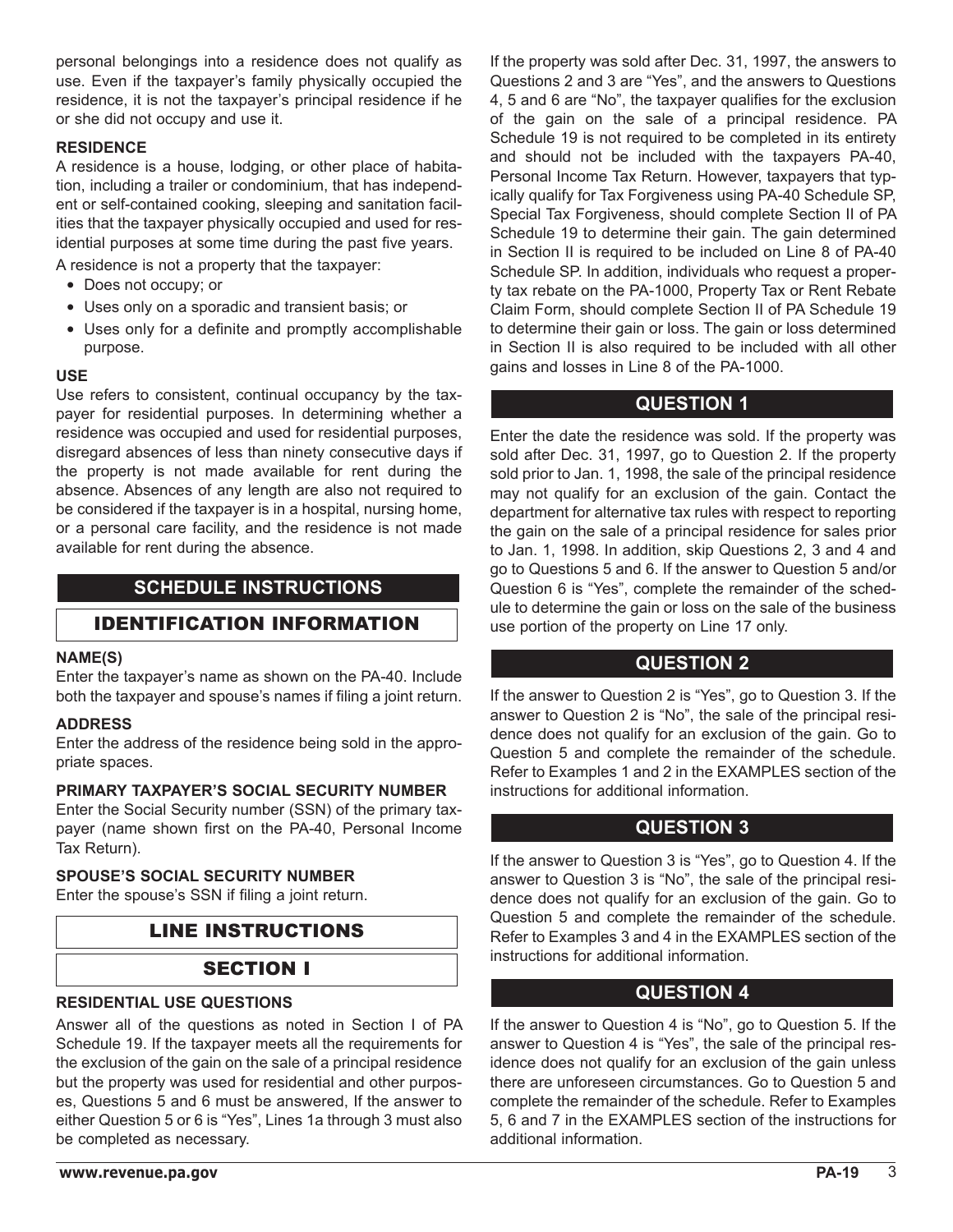# **QUESTION 5**

If the property sold also included other buildings or land that was used for business purposes such as farming operations, rental of a garage, business property storage, business office, commercial enterprise, industrial or manufacturing reason, investment or any other nonresidential purpose during the seller's ownership period, answer the question "Yes". Lines 1a through Line 1c must also be completed. If only a residence was sold, answer the question "No".

# **QUESTION 6**

If the property sold consisted only of a principal residence and during the seller's ownership period any part of the principal residence was used at any time as a home office, rental property (other than incidental rental), storage location for business property, storefront or any other nonresidential purpose, answer the question "Yes". Lines 2a through 2c must also be completed. If the principal residence had no current or prior business purpose or use, answer "No".

### **LINE 1a**

Line 1a must be completed if the answer to Question 5 only is "Yes" or the answers to both Questions 5 and 6 are "Yes". Enter the fair market value of the portion of the property used by the seller for residential purposes only.

# **LINE 1b**

Line 1b must be completed if the answer to Question 5 only is "Yes" or the answers to both Questions 5 and 6 are "Yes". Enter the fair market value of the entire property.

### **LINE 1c**

Divide the amount on Line 1a by the amount on Line 1b and enter the result here and also enter on Line 9 of Section II of PA Schedule 19 when Question 6 is answered "No". Enter the amount as a decimal ratio entering the ratio out to six decimal places.

# **LINE 2a**

Line 2a must be completed if the answer to Question 6 only is "Yes" or the answers to both Questions 5 and 6 are "Yes". Enter the square footage of the portion of the property used just for residential purposes. Do not include any portion of the property used for business purposes at any time during the seller's ownership period

### **LINE 2b**

Line 2b must be completed if the answer to Question 6 only is "Yes" or the answers to both Questions 5 and 6 are "Yes". Enter the square footage of the entire residence.

### **LINE 2c**

Divide the amount on Line 2a by the amount on Line 2b and enter the result here and also enter on Line 9 of Section II of PA Schedule 19 when Question 5 is answered "No". Enter the amount as a decimal ratio entering the ratio out to six decimal places.

### **LINE 3**

Line 3 must be completed if the answer to both Questions 5 and 6 are "Yes". Multiply the amount on Line 1c by the amount on Line 2c. Enter the result here and on Line 9 of Section II of PA Schedule 19. Enter the amount as a decimal ratio entering the ratio out to six decimal places.

### SECTION II

**COMPUTING THE GAIN OR LOSS** 

### **LINE 4**

Enter the date the residence was acquired.

# **LINE 5**

Enter the face value of any seller financed mortgage, note, or other financial instrument on which the seller will receive periodic payments of principal and/or interest from this sale. Interest received on a seller financed mortgage is excludable for PA personal income tax purposes to the extent the gain on the sale of the principal residence is excludable. If the gain determined on Line 16 is excludable, multiply the total interest received by the Residential Use Ratio to obtain the nontaxable (excludable) interest received. Subtract the non-taxable interest amount from the total interest received to obtain the taxable interest amount. Any nontaxable interest received is included in Line 2 of Section III of PA-40 Schedule SP, Special Tax Forgiveness. The nontaxable interest must also be included in Line 7 of the PA-1000, Property Tax or Rent Rebate Claim Form.

### **LINE 6**

If the principal residence was owned with another person or persons, enter the taxpayer's ownership interest as a decimal ratio. Refer to Examples 9 and 10 in the EXAMPLES section of the instructions for additional information. If the property was only owned by the taxpayer or the property is being sold by a taxpayer and spouse filing a joint return, enter the ratio as 1.000000.

### **LINE 7**

Enter the gross sales price or fair market value of cash and property received for the entire property, including the portion of the property used for nonresidential purposes, less any applicable expenses of sale, real estate commissions, transfer taxes, etc.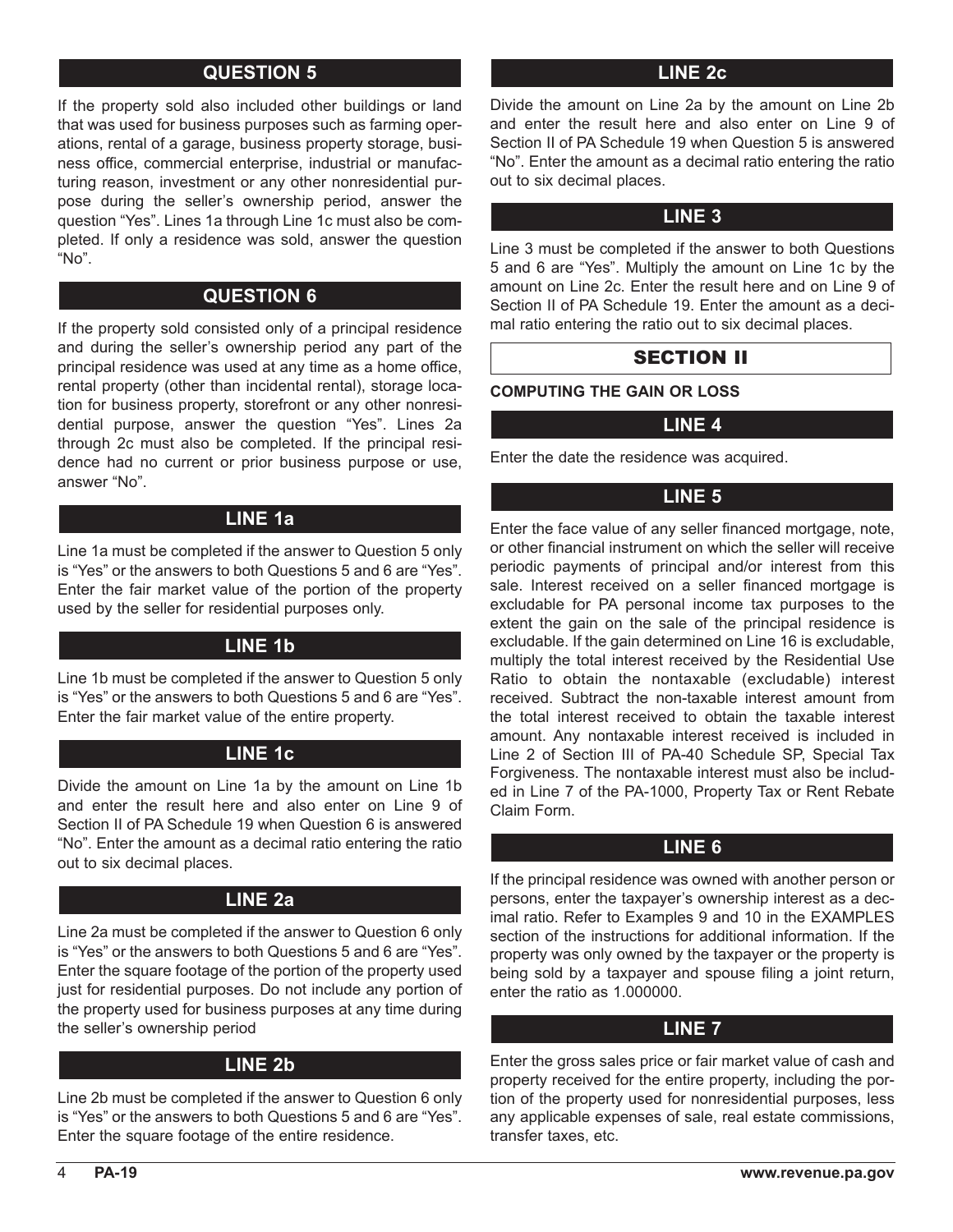### **LINE 8**

Multiply the amount on Line 7 by the ratio on Line 6. This is the portion of the sale proceeds attributable to the taxpayer.

### **LINE 9**

Enter the Residential Use Ratio, from Line 1c, Line 2c or Line 3 above as appropriate. If the answers to Questions 5 and 6 were both "No", enter the ratio as 1.000000.

# **LINE 10**

Multiply Line 8 by Line 9 and enter the result. This is the residential use portion of the sale proceeds.

# **LINE 11**

Subtract Line 10 from Line 8 and enter the result. This is the nonresidential use portion of the proceeds from the sale of the residence. If the answers to Questions 5 and 6 were both "No", this amount will be zero.

# **LINE 12**

Enter the adjusted or alternative basis of the entire property. This usually is the same basis used for federal income tax purposes. Generally, the adjusted basis will be the original cost of the property plus the cost of any improvements less any accumulated depreciation allowed or allowable on the property. If the property was acquired before June 1, 1971, the alternative basis must be determined for Line 12 using the methods prescribed on PA Schedule D-71, Gain or Loss on Property Acquired Prior to June 1, 1971, (Form REV-1742) for determining Alternative Basis and Determination of Fair Market Value as of June 1, 1971. The alternative basis is Column e on PA Schedule D-71.

# **LINE 13**

Enter the adjusted or alternative basis of the property used for nonresidential purposes. Adjusted basis is usually the original cost of the property, plus the cost of any improvements less the accumulated depreciation allowed or allowable on the property. If the property was acquired before June 1, 1971, the alternative basis must be determined for Line 12 using the methods prescribed on PA Schedule D-71, Gain or Loss on Property Acquired Prior to June 1, 1971, (Form REV-1742) for determining Alternative Basis and Determination of Fair Market Value as of June 1, 1971. The alternative basis is Column e on PA Schedule D-71. If the taxpayer answered "No" to Questions 5 and 6, this amount will be zero.

# **LINE 14**

Subtract Line 13 from Line 12. This is the residential use portion of the adjusted or alternative basis.

**www.revenue.pa.gov**

### **LINE 15**

Multiply Line 14 by the ownership ratio on Line 6. This is the taxpayer's portion of the basis in the residential use portion of the property.

# **LINE 16**

Subtract Line 15 from Line 10 and enter the result. This is gain or loss on the taxpayer's portion of the property.

If the answer to either Question 2 or 3 is "No" or the answer to Question 4 is "Yes"; this is the taxable gain on the sale of a principal residence that is required to be reported. Report the taxable gain on the sale of a principal residence on Line 7 of PA Schedule D, Sale, Exchange or Disposition of Property. A loss on the sale of a principal residence is a personal loss is not an allowable loss for PA personal income tax purposes.

If the answers to Questions 2 and 3 are "Yes" and the answer to Question 4 is "No"; this is the excludable gain or loss on the sale of the principal residence.

Excludable gains must be reported on Line 8, of  $\bigoplus$ Section III of PA-40 Schedule SP, Special Tax Forgiveness. Excludable gain or loss must also be included in Line 8 of the PA-1000, Property Tax or Rent Rebate Claim Form. Refer to Example 11 in the EXAMPLES section of the instructions for additional information.

# **LINE 17**

Subtract Line 13 from Line 11. This is the gain on the sale of the business use portion of the property. Report the gain on Line 1 of PA Schedule D, Sale, Exchange or Disposition of Property. Refer to Example 12 in the EXAMPLES section of the instructions for additional information.

# **EXAMPLES**

**EXAMPLE 1:** John bought a house in Harrisburg on January 1, 1995. He lived there until July 1, 1996. He changed jobs and moved to Pittsburgh in July 1996. He maintained his Harrisburg home. He did not rent it or use it for any other purpose. He moved back to his Harrisburg residence in 1997 and lived there until he sold it in 1999. John meets the requirement for using his house as his principal residence for at least two years during the five-year period preceding the sale.

**EXAMPLE 2:** Use the same facts as in Example 1, except John never moved back to his Harrisburg home. He does not meet the use requirement for this exclusion. Even though he never rented his house or used it for any other purpose, John must pay PA income tax on any gain he realized from the sale of his Harrisburg home.

**EXAMPLE 3:** Mary leased one half of a house in State College. She resided there since 1994. In 1996, she bought the entire property. She used the entire property as her principal residence until she sold it in 1999. Mary meets the ownership requirement for this exclusion.